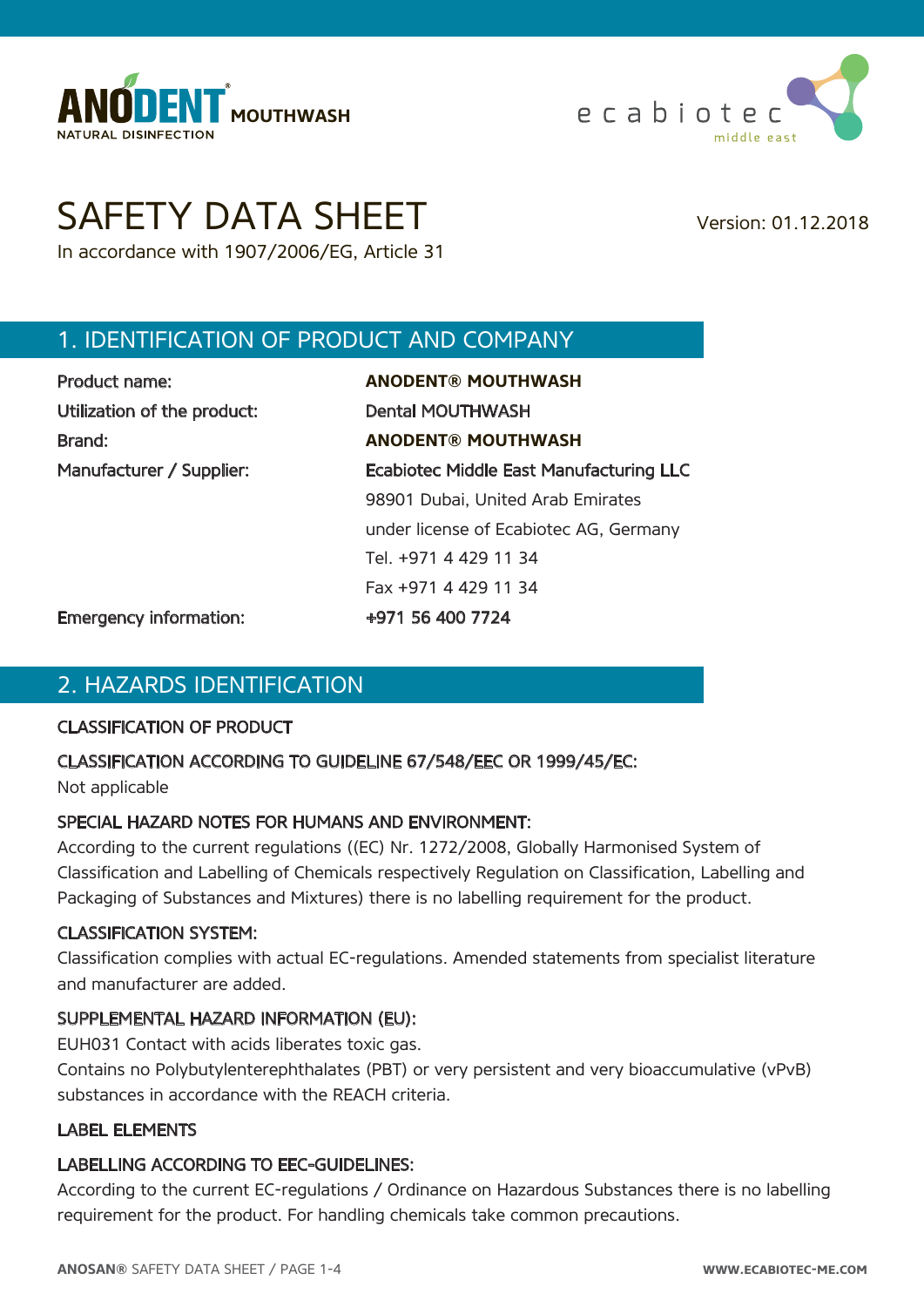



# 3. COMPOSITION / SPECIFICATIONS REF. THE INGREDIENTS

#### CHEMICAL CHARACTERIZATION

| Description: |
|--------------|
|              |

**Mixture** Ingredients: Electrochemically activated table salt solution,  $pH 7 - 8$ 

| Component                                                | Concentration                     | Cas-Nr.   | Labelling | <b>R-phrases</b> |
|----------------------------------------------------------|-----------------------------------|-----------|-----------|------------------|
| Sodium hypochlorite NaOCl                                | $0,02 - 0,08 %$<br>200 - 800 mg/L | 7681-52-9 |           |                  |
| Sodium chloride NaCl                                     | 0,8 %<br>$8,0$ g/L                | 7647-14-5 |           |                  |
| Water H2O                                                | > 99%                             | 7732-18-5 |           |                  |
| Sum parameter                                            |                                   |           |           |                  |
| Active chlorine released<br>from hypochlorous acid NaOCI | $200 - 800$ mg/L                  | 7790-92-3 |           |                  |
| ORP (Ag/AgCI-electrodes)                                 | $+750 - +950$ mV                  |           |           |                  |

Additional references: None

#### 4. FIRST AID MEASURES

| General advice:          | No special measurements required                                       |
|--------------------------|------------------------------------------------------------------------|
| In case of eye contact:  | In case of unpleasing sensations rinse thoroughly with plenty of water |
| In case of skin contact: | In case of unpleasing sensations rinse with water                      |
| If inhaled:              | Not applicable                                                         |
| If swallowed:            | Drink plenty of water                                                  |
| Note for physicians:     | Not applicable                                                         |

#### 5. FIREFIGHTING MEASURES

Suitable extinguishing media: Not applicable, product doesn't burn Unsuitable extinguishing media: None Spezial protective equipment: None Special risks during fire-fighting: None Further information: None

## 6. ACCIDENTAL RELEASE MEASURES

Personal precautions: Avoid contact with eyes protective equipment: None, dilute product with water Environmental precautions: No special measurements requested Methods and materials for containment and cleaning up: Rinse with water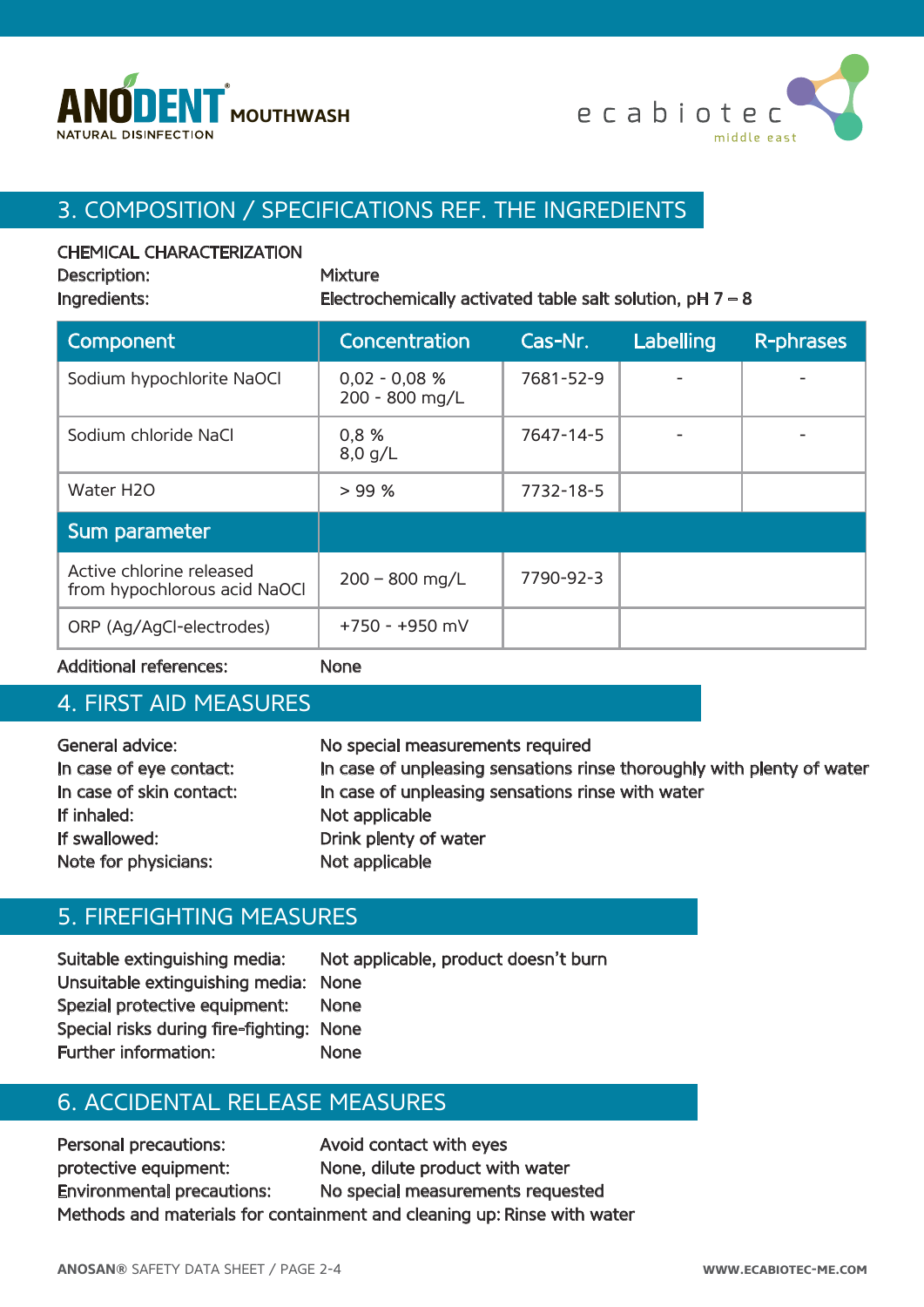



# 7. HANDLING AND STORAGE

| Precautions for safe handling:                          | Avoid contact with eyes                                                                          |
|---------------------------------------------------------|--------------------------------------------------------------------------------------------------|
| Conditions for safe storage:                            | Store at room temperature, keep containers closed                                                |
| Requirements for storage rooms: No special requirements |                                                                                                  |
| Note for clustering:                                    | Do not store near acids.                                                                         |
|                                                         | Recommended storage conditions: Protect from solar irradiation and freezing, recommended storage |
|                                                         | temperature 5 to 25°C                                                                            |

## 8. EXPOSURE CONTROLS/PERSONAL PROTECTION

| Respiratory protection:     | Appropriate engineering controls: Handle in accordance with good industrial hygiene and safety practice.<br><b>Needless</b> |
|-----------------------------|-----------------------------------------------------------------------------------------------------------------------------|
| Skin protection:            | Nitrile rubber gloves during long-lasting handling of undiluted product<br>are recommended, apart from that needless.       |
| Eye protection:             | Wear goggles                                                                                                                |
| <b>Body Protection:</b>     | <b>Needless</b>                                                                                                             |
| <b>General precautions:</b> | Wash hands before breaks and at the end of workday.                                                                         |

# 9. PHYSICAL AND CHEMICAL PROPERTIES

| Appearance:                           | <b>Fluid</b> |
|---------------------------------------|--------------|
| Color:                                | Withou       |
| Odour:                                | Faint o      |
| pH at 25°C:                           | $7.0 - 8$    |
| Melting point °C:                     | $0$ to $-3$  |
| Boiling point °C:                     | 95 to 1      |
| Flash point °C:                       | Not ap       |
| Flammability °C:                      | Not ap       |
| Self-flammable:                       | Not sel      |
| <b>Oxidizing properties:</b>          | No fire      |
| Lower explosive limit (Vol. %):       | Not ap       |
| Upper explosive limit (Vol. %):       | Not ap       |
| Density at 25°C (g/cm <sup>3</sup> ): | $1,001$ 1    |
| Water solubility:                     | Comple       |

hout color nt odour  $-8.0$ to 100 applicable applicable self-flammable fire accelerant applicable applicable 01 to 1,004 npletely miscible

# 10. STABILITY AND REACTIVITY

Chemical stability: 12 months (unopend at 20°C) Incompatible materials: Avoid contact with acids

Hazardous decomposition products: No hazardous decomposition products